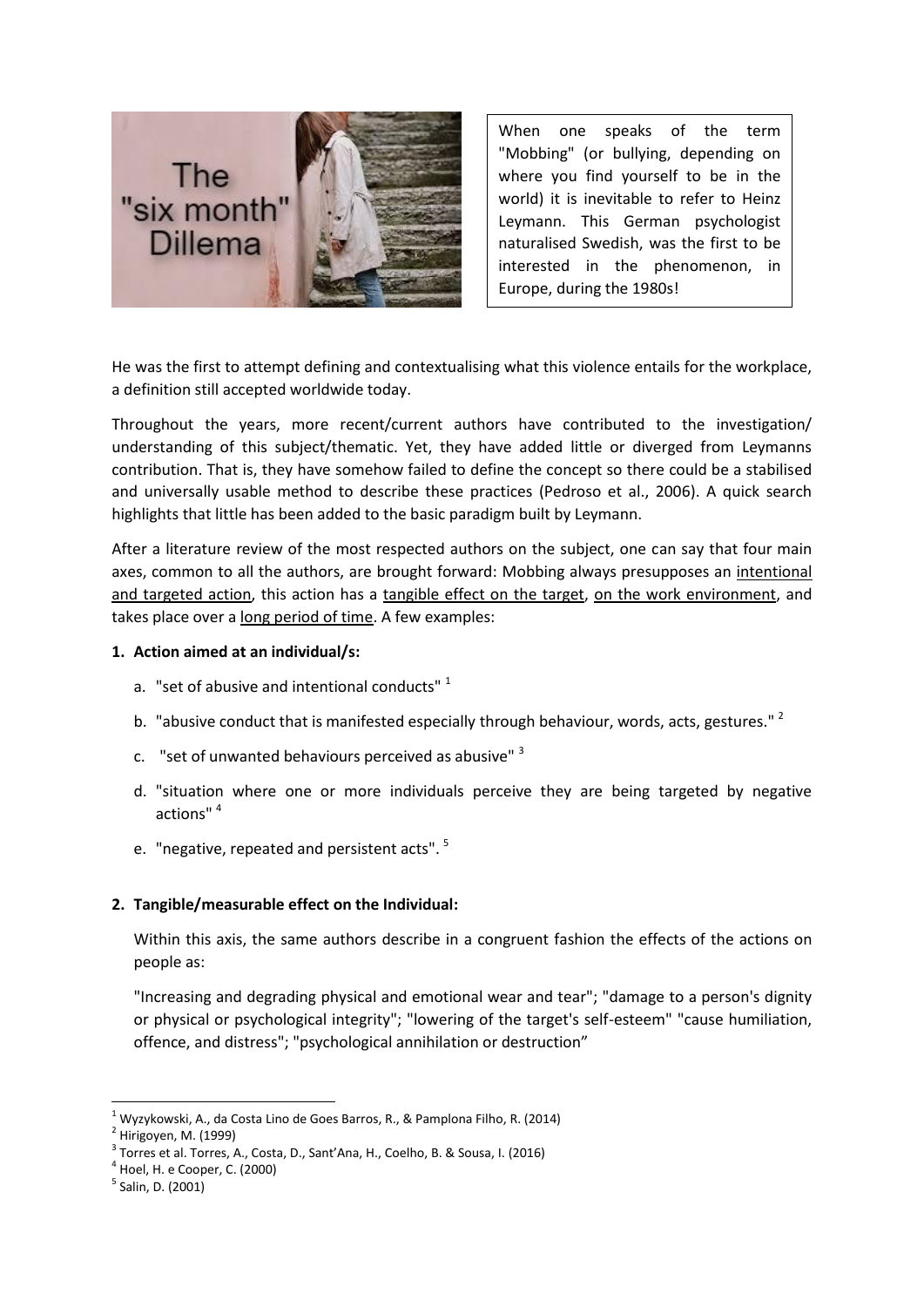It is important to emphasise that these are criteria that can be assessed scientifically, through psychological testing and other adjacent medical diagnostic examinations. Therefore, they can be measured.

## **3. Tangible effect for the workplace:**

The third axis intersects with the general consensus among the authors. It enables the measurability and dimension used, in concurrence of the following criteria:

"triggers deterioration of the work environment"; "constrains the victim to leave his or her job; "destabilises the victim's relationship with the work environment and the organisation"; "interferes with the victim's work performance and /or causes unpleasant work environment."; "hostile work environment "

## **4. Extended in time:**

It is on this fourth axis that I would like to draw your attention. The notion of "prolonged in time", how is it delimited? How many days, weeks and months must pass before it can be determined that it is bullying? Does the time period take into account the perspective of the perpetrator or the victim? The more attention one pays to this, the more one questions the inherent subjectivity of this axis.... Where do we draw the line?

According to the studies and observations made by Leymann, he defines a specific and concrete period of time that must be taken into account, in conjunction with the other factors/axes, in order to be able to speak of Mobbing:



- At least once a week, for a minimum of 6 months!

As a result, this dimension seems to alleviate the ambiguity of the concept and is perhaps one of the reasons why its use is universally accepted.

But then again, the question is: is it up to date? Does it reflect the reality of today's world of work?

Leymann first introduced his concept in 1986. In a world very different from the one we live in now, a world to which we did not yet submit ourselves to 'technological slavery'.

To help accompany this reflection, here are some pertinent historical facts:

- The few mobile phones available on the market had a basic numeric keypad, a one-line screen and a deplorable battery life of one hour in active use and 8 hours in standby mode.
- The first SMS was sent in 1992 (6 years later).
- Personal computers used the Dos operating system and 3.5-inch floppy disks.
- Similarly, the first appearance of a social network was not until almost 20 years later...